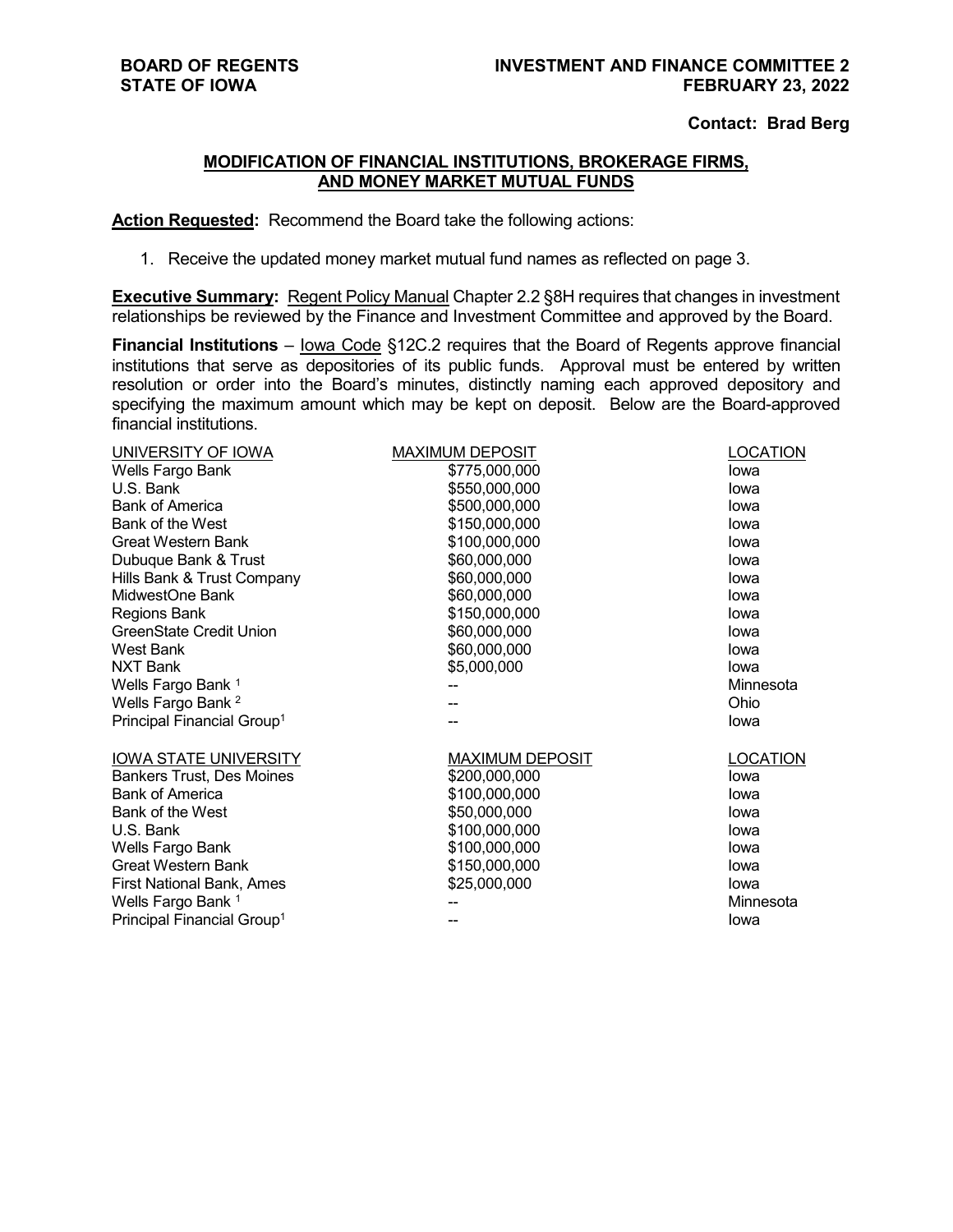## **BOARD OF REGENTS STATE OF IOWA**

| UNIVERSITY OF NORTHERN IOWA                   | <b>MAXIMUM DEPOSIT</b> | LOCATION        |
|-----------------------------------------------|------------------------|-----------------|
| Wells Fargo Bank                              | \$50,000,000           | lowa            |
| Regions Bank                                  | \$30,000,000           | lowa            |
| U.S. Bank                                     | \$30,000,000           | lowa            |
| Great Western Bank                            | \$15,000,000           | lowa            |
| Veridian Credit Union                         | \$10,000,000           | lowa            |
| <b>Banklowa of Cedar Rapids</b>               | \$5,000,000            | lowa            |
| <b>Farmers State Bank</b>                     | \$5,000,000            | lowa            |
| Wells Fargo Bank <sup>1</sup>                 |                        | Minnesota       |
| Regions Bank <sup>2</sup>                     |                        | Illinois        |
| Principal Financial Group <sup>1</sup>        |                        | lowa            |
|                                               |                        |                 |
| IOWA SCHOOL FOR THE DEAF                      | <b>MAXIMUM DEPOSIT</b> | LOCATION        |
| U.S. Bank                                     | \$3,000,000            | lowa            |
| Wells Fargo Bank <sup>2</sup>                 |                        | Iowa            |
| <b>IOWA BRAILLE &amp; SIGHT SAVING SCHOOL</b> | <b>MAXIMUM DEPOSIT</b> | <b>LOCATION</b> |
| U.S. Bank                                     | \$2,000,000            | lowa            |
|                                               | \$1,600,000            |                 |
| Regions Bank                                  |                        | lowa            |

1. Custodial Account.

2. Controlled Disbursement Account.

Note: Maximum deposit amounts are not required for custodial and controlled disbursement accounts.

**Brokerage Firms** – Once approval is granted by the Board, brokerage firms may be used by all Regent institutions. Below are the Board-approved brokerage firms.

- ▶ D.A. Davidson & Co.
- ▶ Morgan Stanley Smith Barney
- Piper Sandler, & Co.
- ▶ Raymond James & Associates
- ▶ RBC Wealth Management
- Wells Fargo Brokerage Services LLC

**Disclosures** – With respect to the financial institutions and brokerage firms listed in this memorandum, the: (1) Regents; (2) University Presidents, Treasurers, and Business and Finance Administrators; and (3) Special Schools Superintendent and Director of Business Operations disclose interests that may be a potential conflict of interest.

ISU President Wendy Wintersteen is a member of the Board of Directors of Bankers Trust of Des Moines.

Regent Nancy Dunkel is a member of the Principal Bank Board of Directors.

*For a complete listing of all Board member disclosures, including items unrelated to this agenda item, please see the Transparency section on the Board of Regents website:<http://www.iowaregents.edu/plans-and-policies/transparency/>*